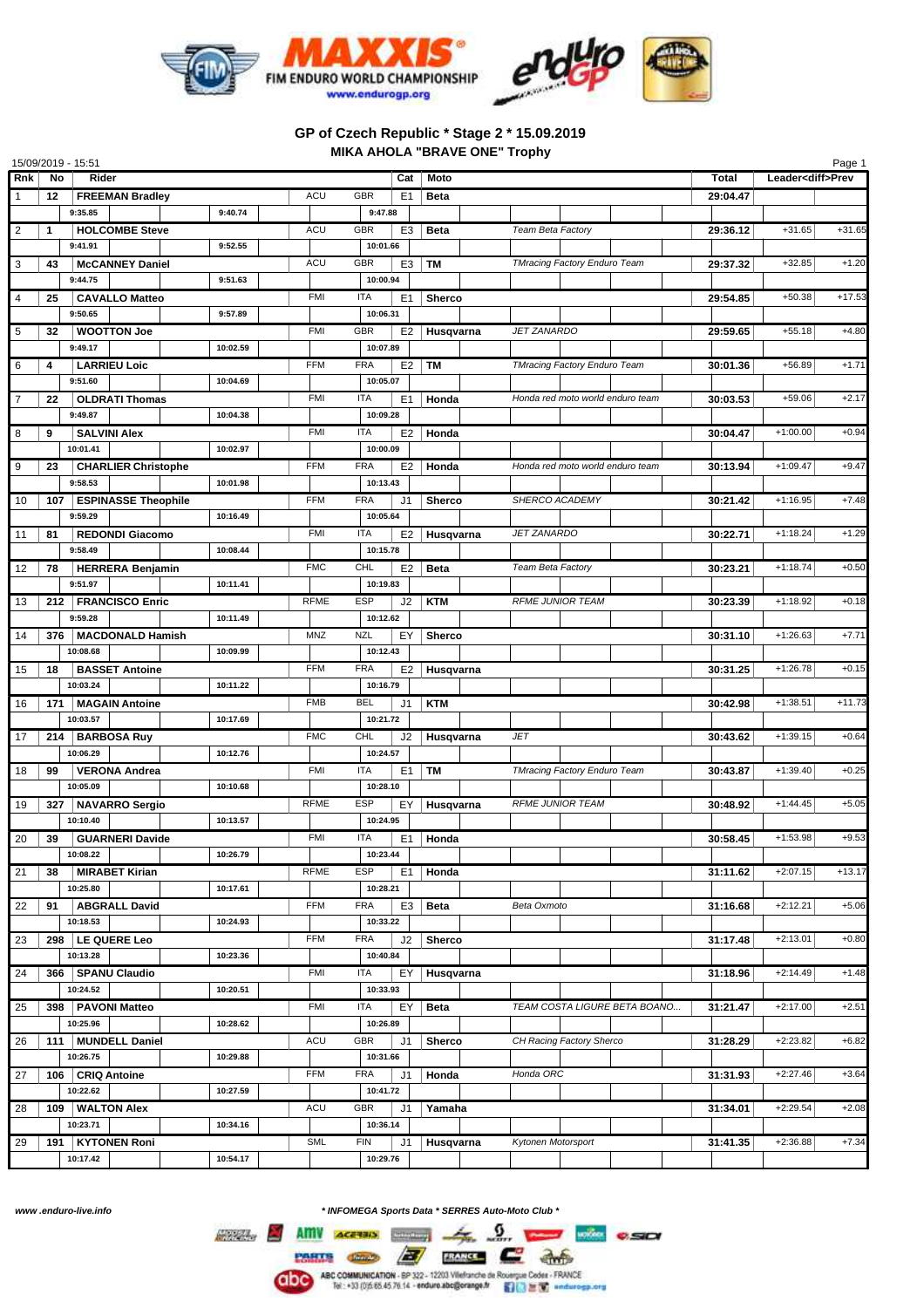

## **GP of Czech Republic \* Stage 2 \* 15.09.2019 MIKA AHOLA "BRAVE ONE" Trophy**

| 15/09/2019 - 15:51<br>Page 2 |     |                              |          |             |                              |                |                                |          |                          |          |
|------------------------------|-----|------------------------------|----------|-------------|------------------------------|----------------|--------------------------------|----------|--------------------------|----------|
| Rnk                          | No  | Rider                        |          |             | Cat                          | Moto           |                                | Total    | Leader <diff>Prev</diff> |          |
| 30                           | 117 | <b>RUPRECHT Wil</b>          |          | MA          | <b>AUS</b><br>J1             | Yamaha         | Yamaha Johansson MPE           | 31:41.58 | $+2:37.11$               | $+0.23$  |
|                              |     | 9:55.96                      | 10:41.47 |             | 11:04.15                     |                |                                |          |                          |          |
| 31                           | 34  | <b>REMES Eero</b>            |          | <b>SML</b>  | <b>FIN</b><br>E <sub>2</sub> | Yamaha         | Yamaha Johansson MPE           | 31:42.49 | $+2:38.02$               | $+0.91$  |
|                              |     | 10:22.30                     | 10:38.30 |             | 10:41.89                     |                |                                |          |                          |          |
| 32                           | 96  | <b>MARKVART Patrik</b>       |          | <b>ACCR</b> | CZE<br>E1                    | <b>KTM</b>     |                                | 31:46.27 | $+2:41.80$               | $+3.78$  |
|                              |     | 10:27.56                     | 10:33.42 |             | 10:45.29                     |                |                                |          |                          |          |
| 33                           |     | 206   PAU Tomas              |          | <b>RFME</b> | <b>ESP</b><br>J2             | <b>Beta</b>    | <b>RFME JUNIOR TEAM</b>        | 31:50.99 | $+2:46.52$               | $+4.72$  |
|                              |     | 10:30.06                     | 10:35.22 |             | 10:45.71                     |                |                                |          |                          |          |
| 34                           | 64  | <b>GESLIN Anthony</b>        |          | <b>FFM</b>  | <b>FRA</b><br>E3             | <b>Beta</b>    |                                | 31:52.52 | $+2:48.05$               | $+1.53$  |
|                              |     | 10:24.37                     | 10:29.89 |             | 10:58.26                     |                |                                |          |                          |          |
|                              |     |                              |          | <b>SML</b>  | <b>FIN</b><br>EY             | Yamaha         | Yamaha Johansson MPE           | 32:02.67 | $+2:58.20$               | $+10.15$ |
| 35                           |     | 328   SVARD Hugo<br>10:33.88 | 10:35.02 |             | 10:53.77                     |                |                                |          |                          |          |
|                              |     |                              |          | <b>RFME</b> |                              |                | <b>RFME JUNIOR TEAM</b>        |          |                          |          |
| 36                           | 104 | <b>SANS Marc</b>             |          |             | <b>ESP</b><br>J <sub>1</sub> | <b>KTM</b>     |                                | 32:04.91 | $+3:00.44$               | $+2.24$  |
|                              |     | 10:33.00                     | 10:39.86 |             | 10:52.05                     |                |                                |          |                          |          |
| 37                           |     | 232   FACCHETTI Emanuele     |          | <b>FMI</b>  | <b>ITA</b><br>J2             | <b>Gas Gas</b> |                                | 32:12.01 | $+3:07.54$               | $+7.10$  |
|                              |     | 10:32.61                     | 10:41.42 |             | 10:57.98                     |                |                                |          |                          |          |
| 38                           |     | 362   FISCHEDER Luca         |          | <b>DMSB</b> | DEU<br>EY                    | <b>Sherco</b>  |                                | 32:21.50 | $+3:17.03$               | $+9.49$  |
|                              |     | 10:42.80                     | 10:45.72 |             | 10:52.98                     |                |                                |          |                          |          |
| 39                           | 94  | <b>HADEK Jiri</b>            |          | <b>ACCR</b> | CZE<br>E <sub>3</sub>        | <b>KTM</b>     |                                | 32:21.97 | $+3:17.50$               | $+0.47$  |
|                              |     | 10:38.44                     | 10:49.04 |             | 10:54.49                     |                |                                |          |                          |          |
| 40                           | 48  | <b>HUEBNER Edward</b>        |          | <b>DMSB</b> | DEU<br>E <sub>2</sub>        | <b>KTM</b>     | DMSB/Team Sturm Zschopau       | 32:30.34 | $+3:25.87$               | $+8.37$  |
|                              |     | 10:41.91                     | 10:58.75 |             | 10:49.68                     |                |                                |          |                          |          |
| 41                           | 154 | <b>ZIVNY Adolf</b>           |          | <b>ACCR</b> | CZE<br>J1                    | Husqvarna      | <b>KBS Team-CZE</b>            | 32:30.42 | $+3:25.95$               | $+0.08$  |
|                              |     | 10:36.08                     | 10:48.74 |             | 11:05.60                     |                |                                |          |                          |          |
| 42                           |     | 338   MORETTINI Manolo       |          | <b>FMI</b>  | <b>ITA</b><br>EY             | <b>KTM</b>     | <b>DESIO CORSE</b>             | 32:38.64 | $+3:34.17$               | $+8.22$  |
|                              |     | 10:44.87                     | 10:54.58 |             | 10:59.19                     |                |                                |          |                          |          |
| 43                           | 40  | <b>GOTTS Joshua</b>          |          | <b>ACU</b>  | <b>GBR</b><br>E <sub>3</sub> | TM             |                                | 32:56.88 | $+3:52.41$               | $+18.24$ |
|                              |     | 10:37.55                     | 11:13.74 |             | 11:05.59                     |                |                                |          |                          |          |
| 44                           |     | 303   FRIEDRICH Robert       |          | <b>ACCR</b> | CZE<br>EY                    | <b>KTM</b>     |                                | 32:58.04 | $+3:53.57$               | $+1.16$  |
|                              |     | 10:52.55                     | 10:58.04 |             | 11:07.45                     |                |                                |          |                          |          |
| 45                           |     | 266   THERIC Neels           |          | <b>FFM</b>  | <b>FRA</b><br>J2             | <b>Beta</b>    |                                | 32:58.14 | $+3:53.67$               | $+0.10$  |
|                              |     | 10:54.98                     | 10:57.33 |             | 11:05.83                     |                |                                |          |                          |          |
| 46                           | 17  | <b>KUCERA Lukas</b>          |          | <b>ACCR</b> | CZE<br>E <sub>1</sub>        | <b>KTM</b>     |                                | 32:58.89 | $+3:54.42$               | $+0.75$  |
|                              |     | 10:54.98                     | 11:03.44 |             | 11:00.47                     |                |                                |          |                          |          |
| 47                           | 251 | <b>BIENE Priit</b>           |          | <b>EMF</b>  | <b>EST</b><br>J2             | Yamaha         | Yamaha Johansson MPE           | 33:04.26 | $+3:59.79$               | $+5.37$  |
|                              |     | 10:36.88                     | 11:03.60 |             | 11:23.78                     |                |                                |          |                          |          |
|                              |     | <b>MARINI Thomas</b>         |          | <b>FSM</b>  | <b>SMR</b><br>J <sub>2</sub> | <b>Beta</b>    | Beta Boano racing sport        | 33:07.46 | $+4:02.99$               | $+3.20$  |
| 48                           | 230 | 10:43.26                     | 11:03.49 |             | 11:20.71                     |                |                                |          |                          |          |
|                              |     |                              |          | <b>FMP</b>  | PRT                          |                |                                |          | $+4:06.63$               | $+3.64$  |
| 49                           | 52  | <b>VENTURA Diogo</b>         | 11:35.22 |             |                              | $E2$ Honda     |                                | 33:11.10 |                          |          |
|                              |     | 10:42.56                     |          |             | 10:53.32                     |                |                                |          |                          |          |
| 50                           |     | 102   GIERTL Martin          |          | <b>SMF</b>  | <b>SVK</b><br>J1             | KTM            |                                | 33:22.91 | $+4:18.44$               | $+11.81$ |
|                              |     | 11:02.48                     | 11:03.97 |             | 11:16.46                     |                |                                |          |                          |          |
| 51                           |     | 396   ALIX Antoine           |          | <b>FFM</b>  | <b>FRA</b><br>EY             | Sherco         |                                | 33:45.26 | $+4:40.79$               | $+22.35$ |
|                              |     | 11:03.25                     | 11:12.80 |             | 11:29.21                     |                |                                |          |                          |          |
| 52                           |     | 383 HERRERA Camilo           |          | <b>FMC</b>  | <b>CHL</b><br>EY             | <b>Beta</b>    |                                | 33:51.43 | $+4:46.96$               | $+6.17$  |
|                              |     | 11:25.87                     | 11:02.96 |             | 11:22.60                     |                |                                |          |                          |          |
| 53                           |     | 877   HAVRDA Ondrej          |          | <b>ACCR</b> | CZE                          | EN KTM         | Enduro klub Semily             | 33:51.52 | $+4:47.05$               | $+0.09$  |
|                              |     | 11:16.76                     | 11:07.40 |             | 11:27.36                     |                |                                |          |                          |          |
| 54                           | 164 | <b>NIESCHALK Kevin</b>       |          | <b>DMSB</b> | DEU<br>J <sub>1</sub>        | <b>KTM</b>     | DMSB/Team Sturm Zschopau/dmsj  | 33:52.12 | $+4:47.65$               | $+0.60$  |
|                              |     | 11:09.54                     | 11:17.07 |             | 11:25.51                     |                |                                |          |                          |          |
| 55                           | 267 | <b>GOERNER Florian</b>       |          | <b>DMSB</b> | DEU<br>J2                    | <b>KTM</b>     | DMSB/Team Sturm Zschopau/dmsj  | 33:55.36 | $+4:50.89$               | $+3.24$  |
|                              |     | 11:03.86                     | 11:32.40 |             | 11:19.10                     |                |                                |          |                          |          |
| 56                           | 166 | <b>SPACHMUELLER Yanik</b>    |          | <b>DMSB</b> | DEU<br>J1                    | <b>KTM</b>     | KTM Team Musch/ADAC Nordbayern | 34:18.71 | $+5:14.24$               | $+23.35$ |
|                              |     | 11:10.28                     | 11:27.40 |             | 11:41.03                     |                |                                |          |                          |          |
| 57                           |     | 818   HORAK Jakub            |          | <b>ACCR</b> | CZE                          | EN Husqvarna   | <b>KBS UAMK Team Unhost</b>    | 34:25.71 | $+5:21.24$               | $+7.00$  |
|                              |     | 11:13.63                     | 11:29.80 |             | 11:42.28                     |                |                                |          |                          |          |
| 58                           | 921 | <b>SEFR Jakub</b>            |          | <b>ACCR</b> | CZE                          | EN Gas Gas     | SMS Uhlirske Janovice          | 34:26.76 | $+5:22.29$               | $+1.05$  |
|                              |     | 11:09.61                     | 11:33.50 |             | 11:43.65                     |                |                                |          |                          |          |
|                              |     |                              |          |             |                              |                |                                |          |                          |          |

*www .enduro-live.info \* INFOMEGA Sports Data \* SERRES Auto-Moto Club \**